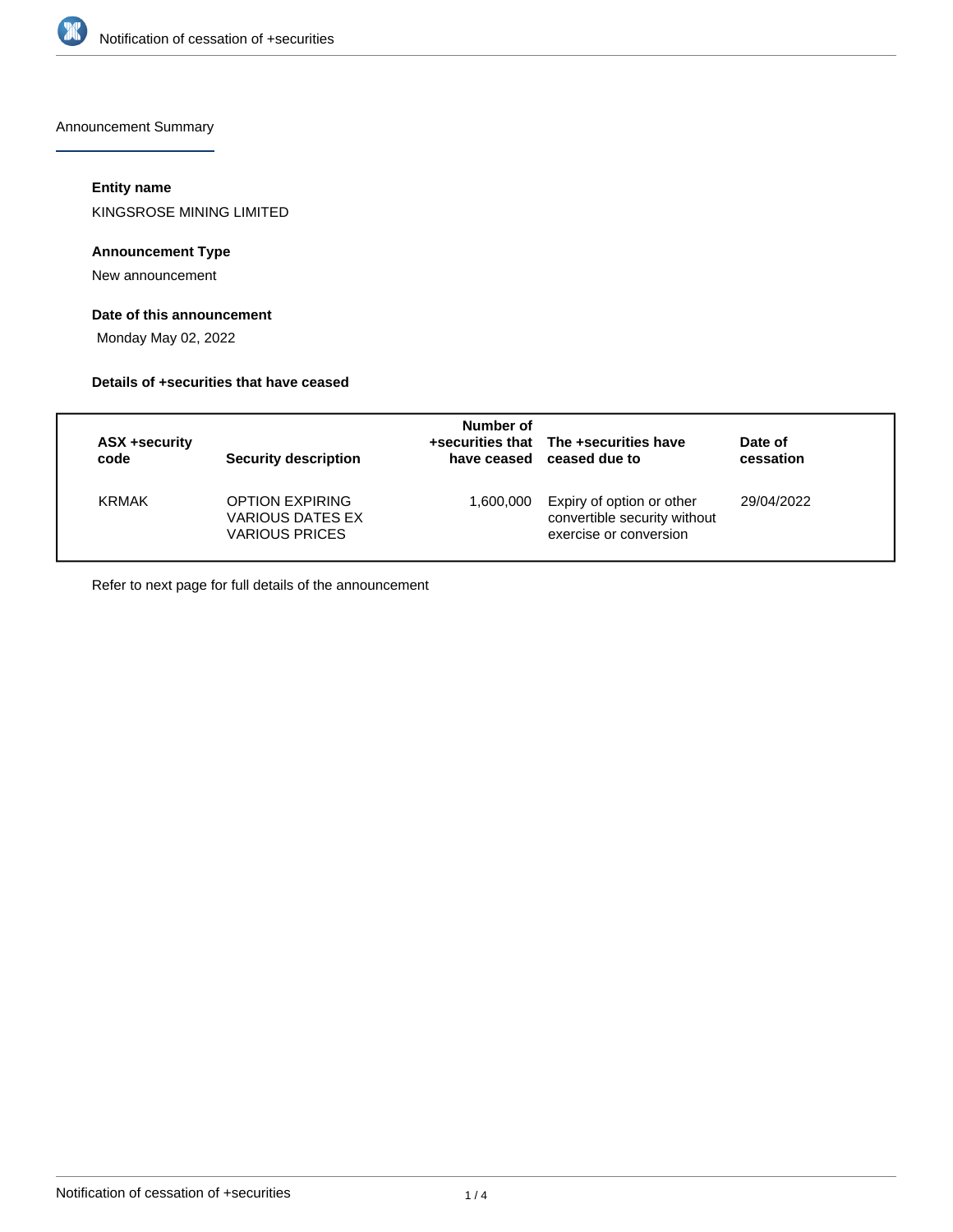

Part 1 - Announcement Details

### **1.1 Name of +Entity**

KINGSROSE MINING LIMITED

We (the entity named above) provide the following information about our issued capital.

**1.2 Registered Number Type**

ABN

**Registration Number** 49112389910

# **1.3 ASX issuer code** KRM

**1.4 The announcement is** New announcement

# **1.5 Date of this announcement**

2/5/2022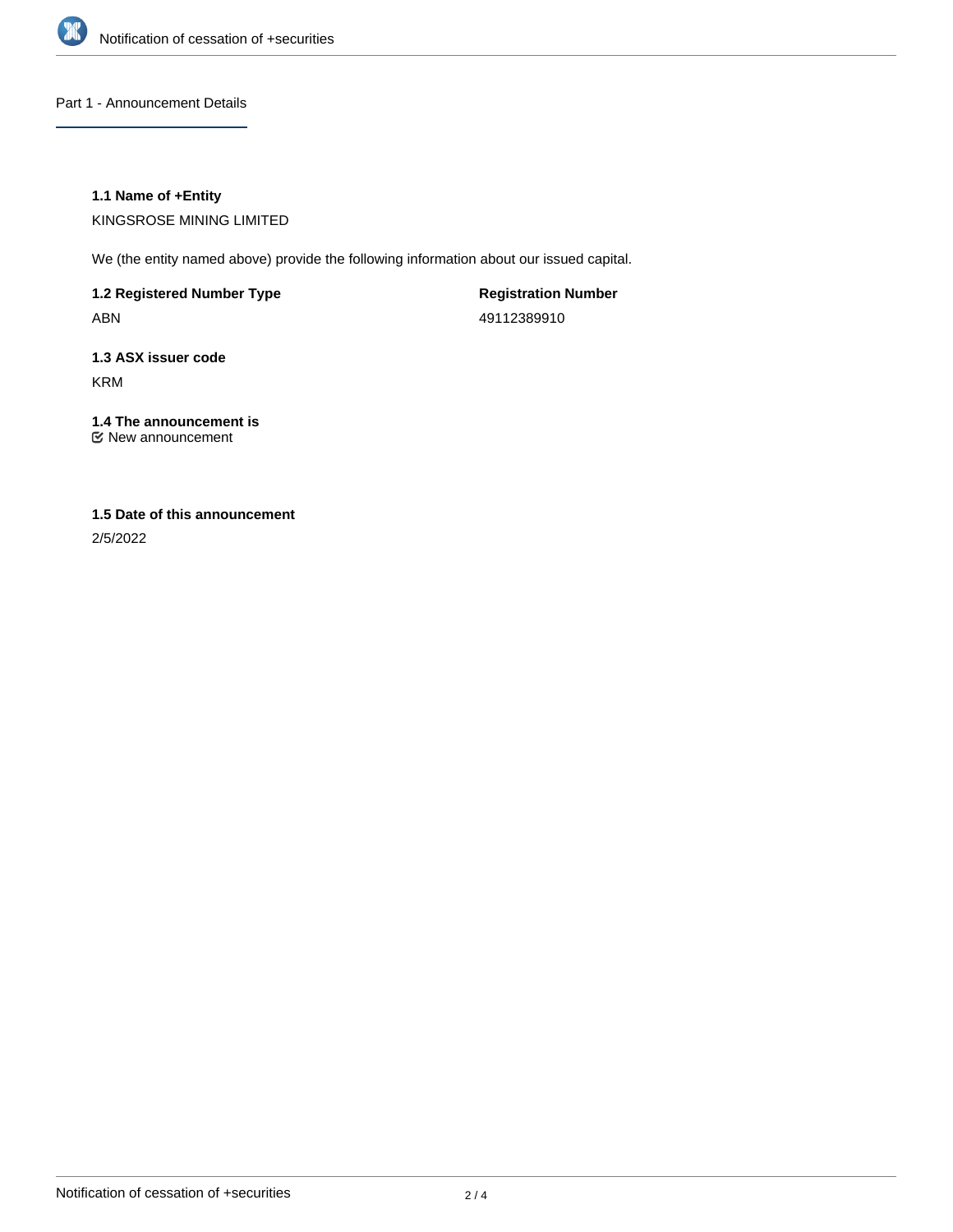

#### Part 2 - Details of +equity securities or +debt securities that have ceased

#### **ASX +Security Code and Description**

KRMAK : OPTION EXPIRING VARIOUS DATES EX VARIOUS PRICES

# **Unquoted +equity securities that have ceased**

**Number of securities that have ceased**

1,600,000

# **Reason for cessation** Expiry of option or other convertible security without exercise or conversion

**Date of cessation** 29/4/2022

**Is the entity paying any consideration for the cessation?** No

#### **Any other information the entity wishes to notify to ASX about the cessation?**